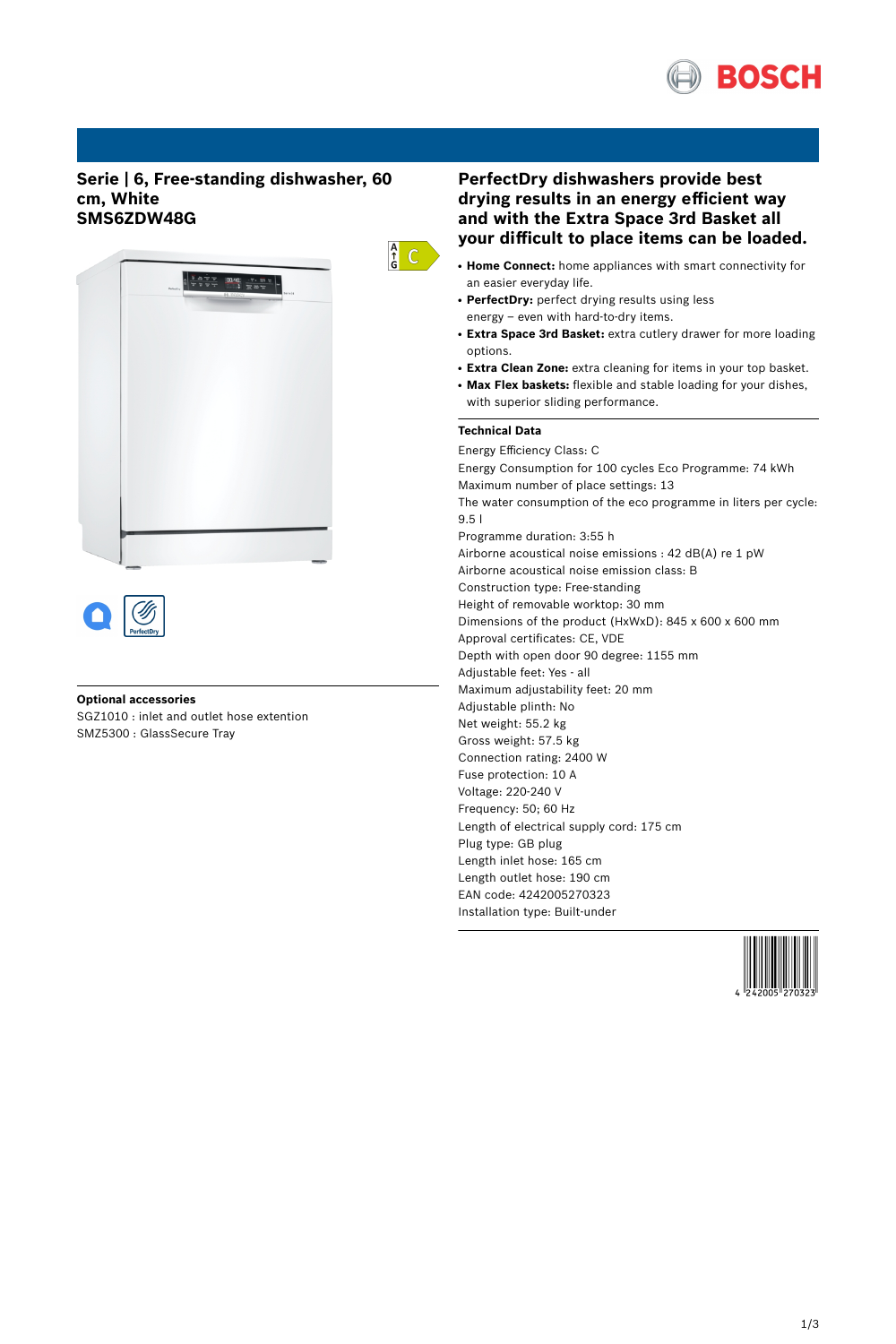

**Serie | 6, Free-standing dishwasher, 60 cm, White SMS6ZDW48G**

**PerfectDry dishwashers provide best drying results in an energy efficient way and with the Extra Space 3rd Basket all your difficult to place items can be loaded.**

## **New for 2021**

#### **Performance**

- Energy Efficiency Class<sup>1</sup>: C
- Energy<sup>2</sup> / Water<sup>3</sup>: 74 kWh / 9.5 litres
- Capacity: <sup>13</sup> place settings
- Programme duration<sup>4</sup>: 3:55 (h:min)
- Noise level: <sup>42</sup> dB(A) re <sup>1</sup> pW
- Noise Efficiency Class: <sup>B</sup>
- Noise level (silence programme): <sup>40</sup> dB(A) re <sup>1</sup> pW

#### **Programmes / functions**

- <sup>8</sup> programmes: Eco <sup>50</sup> °C, Auto 45-65 °C, Intensive <sup>70</sup> °C, Express 60 °C, Express 45 °C, Glass 40 °C, Silence 50 °C, Favourite
- Default favourite programme: Pre-Rinse
- <sup>4</sup> special options: Remote Start, Extra Dry, Intensive Zone, SpeedPerfect+
- Machine Care
- Silence on Demand (via app)

#### **Flexible design elements**

- Max Flex baskets Basket system with red coloured touchpoints
- Extra Space 3rd Basket
- <sup>2</sup> stage Rackmatic height-adjustable top basket
- Smooth running wheels on upper basket
- Low friction wheels on bottom basket
- Anti-slip protection strips in upper basket
- Rack Stopper to prevent derailing of bottom basket
- <sup>2</sup> foldable plate racks in top basket
- <sup>6</sup> foldable plate racks in bottom basket
- Removable knife shelf in 3rd basket
- Moveable cutlery basket in lower rack
- Upper rack cup shelf
- Lower rack cup shelf

### **Innovations and technology**

- Home Connect ready on WLAN
- Zeolith Energy efficient and perfect drying results
- Extra Clean Zone
- Heat exchanger.
- DosageAssist detergent dispenser
- EcoSilence BLDC drive
- Automatic detergent detection
- Aqua and loading sensor
- AquaMix Glass protection system

### **Design features**

- Touch control
- Time delay (3, <sup>6</sup> or <sup>24</sup> hours)
- Remaining programme time indicator (min)
- AquaStop: Bosch's warranty in case of water damage for the lifetime of the appliance. Please find warranty terms under https://www.bosch-home.co.uk/customer-service/careprotection-and-parts/additional-warranties
- Tamperproof controls
- Self-cleaning filter system with <sup>3</sup> piece corrugated filter
- Large item spray head
- Stainless steel interior
- Dimensions (HxWxD): 84.5 x 60 x 60cm
- *¹ Scale of Energy Efficiency Classes from A to G*
- *² Energy consumption in kWh per 100 cycles (in programme Eco 50 °C)*
- *³ Water consumption in litres per cycle (in programme Eco 50 °C)*
- *⁴ Duration of programme Eco 50 °C*